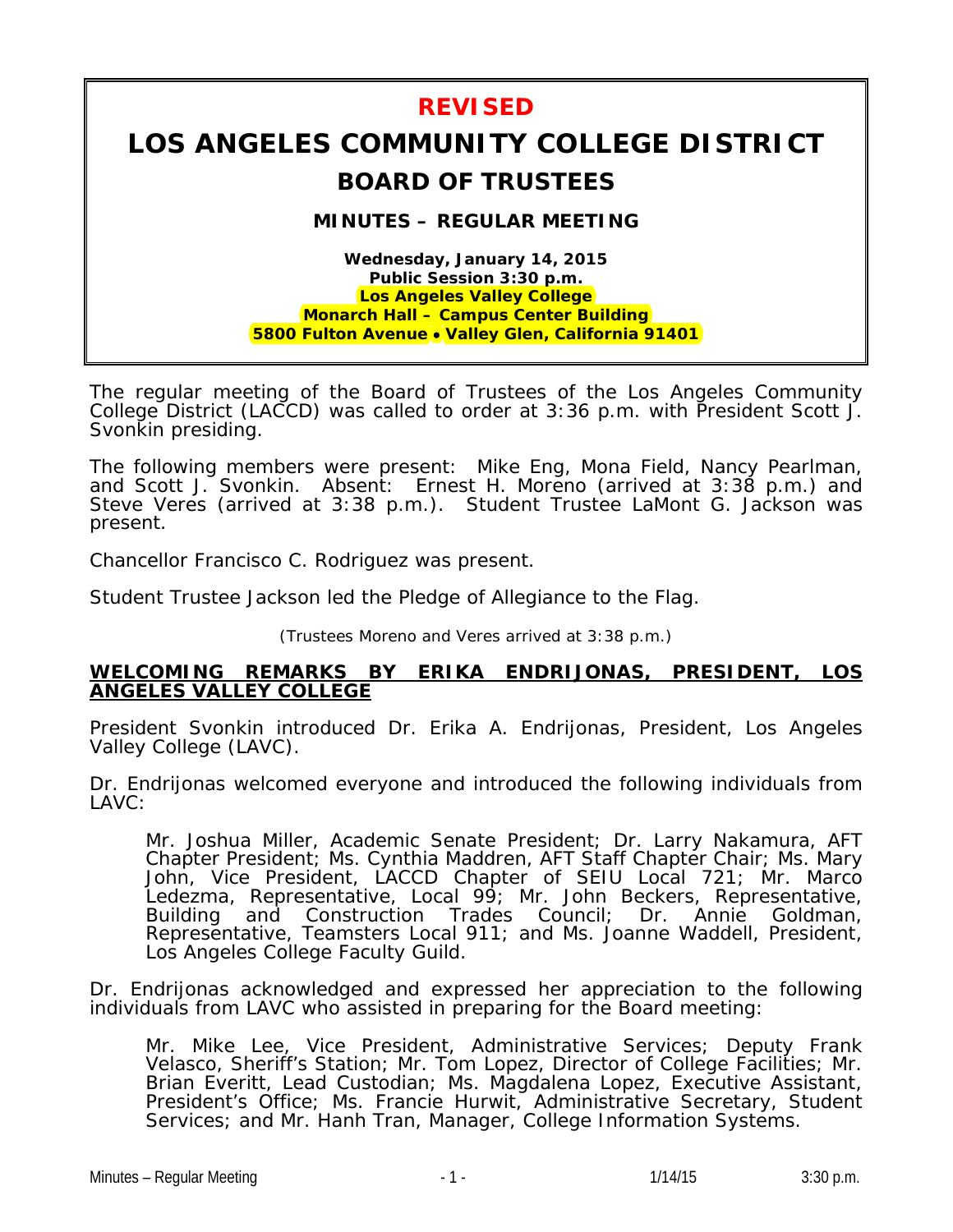Mr. Laurence B. Frank, President, Los Angeles Trade-Technical College (LATTC), announced that the LATTC Veterans Apprenticeship Preparation Program has achieved 72 percent placement in its first cohort class. He expressed his appreciation to the Los Angeles/Orange Counties Building and Construction Trades Council and Build—LACCD for their support.

## **PUBLIC AGENDA REQUESTS**

**Oral Presentations** 

President Svonkin read the cautionary language for speakers and their personal responsibility and, potentially, personal liability for defamatory remarks.

President Svonkin entertained a motion to allocate four minutes each for the speakers regarding Com. No. BSD1. Ratifications for Business Services Item H. with respect to items related to food services at Los Angeles Pierce College (LAPC).

Motion by Trustee Field, seconded by Trustee Veres, to allocate four minutes per speaker.

*Student Trustee Advisory Vote: No (Jackson) APPROVED: 5 Ayes (Eng, Field, Moreno, Svonkin, Veres) 1 No (Pearlman)*

The following individuals addressed the Board regarding Com. No. BSD1. Item H. Agreement Numbers 4500195501, 4500195539, 4500198637, and 4500198641 as they relate to requests to extend agreements to sell food and refreshments at LAPC:

Mr. Ali Asghar, Mr. David Do, Ms. Roxanne Kemrati, Mr. Michael McGee, and Mrs. Barbara Lombrano.

Chancellor Rodriguez indicated that the four agreements would provide temporary vendor support but are not long-term solutions to the need for convenient and affordable food services for students, faculty, and staff.

For the record, President Svonkin indicated that at the Board meeting of December 3, 2014, a food services contract for LAPC was not approved by the Board.

Mr. Dennis Washburn addressed the Board regarding President Obama's two-year free community college initiative.

Mr. James Gooden addressed the Board regarding the closure of the LATTC Library **on Saturdays** and **discussed** the impact this will have on students requiring tutoring and other services.

President Svonkin requested that Chancellor Rodriguez provide the Board with information with respect to the hours of operation for each of the nine College Libraries.

The following individuals addressed the Board regarding the status of the Pierce Farm Center:

Mr. Robert McBroom, Ms. Cathy McBroom, and Ms. Barbara Oliver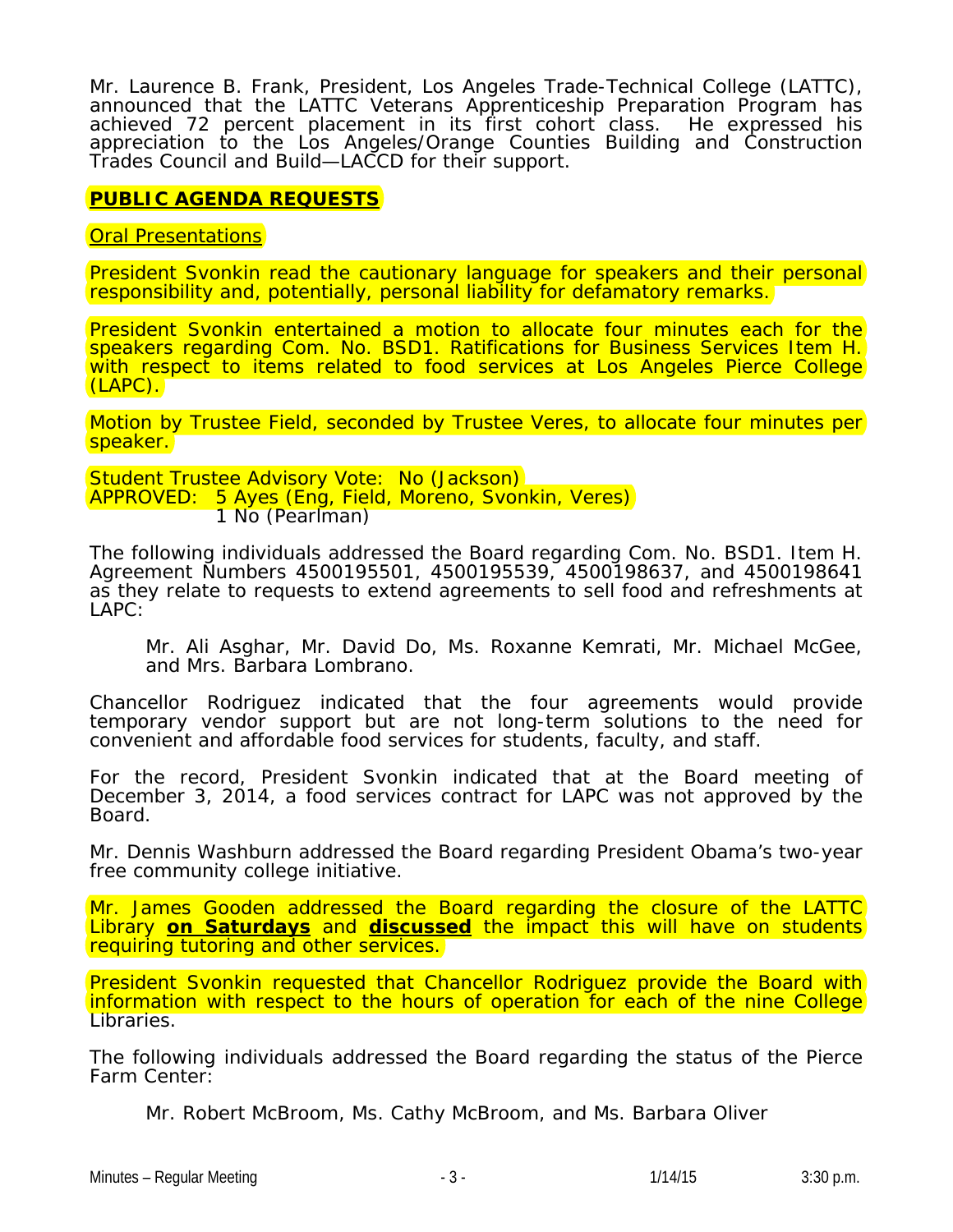# **LOS ANGELES COMMUNITY COLLEGE DISTRICT BOARD OF TRUSTEES**

#### **MINUTES – REGULAR MEETING**

**Wednesday, February 11, 2015 Public Session 3:30 p.m. Los Angeles Southwest College School of Career and Technical Education (SoCTE) Building Multi-Purpose Room 127 1600 West Imperial Highway** • **Los Angeles, California 90047**

The regular meeting of the Board of Trustees of the Los Angeles Community College District (LACCD) was called to order at 3:35 p.m. with President Scott J. Svonkin presiding.

The following members were present: Mike Eng, Mona Field, Ernest H. Moreno Nancy Pearlman, Scott J. Svonkin, and Steve Veres. Student Trustee LaMont G. Jackson was present.

Chancellor Francisco C. Rodriguez was present.

Student Trustee Jackson led the Pledge of Allegiance to the Flag.

#### **WELCOMING REMARKS BY LINDA D. ROSE, PRESIDENT, LOS ANGELES SOUTHWEST COLLEGE**

President Svonkin introduced Dr. Linda D. Rose, President, Los Angeles Southwest College (LASC).

On behalf of the LASC students, staff, faculty, administrators, and community members, Dr. Rose welcomed the Board members, Chancellor Rodriguez, Student Trustee Jackson, and the Educational Services Center support staff to the College.

Dr. Rose reported that in 1950, Mrs. Odessa Cox began her crusade to establish a community college for inner city residents in South Central Los Angeles. She stated that LASC was opened in 1967 and the first classes were held in 13 bungalows. She further stated that in 1973, the first permanent building was dedicated and this building now houses the Library, classrooms, and administrative offices.

#### **APPROVAL OF MINUTES**

Motion by Trustee Field, seconded by Trustee Moreno, to approve the following minutes:

Regular Meeting and Closed Session – December 3, 2014 Regular Meeting and Closed Session – January 14, 2015 Regular Meeting and Closed Session – January 28, 2015

*Student Trustee Advisory Vote: Aye (Jackson) APPROVED: 6 Ayes*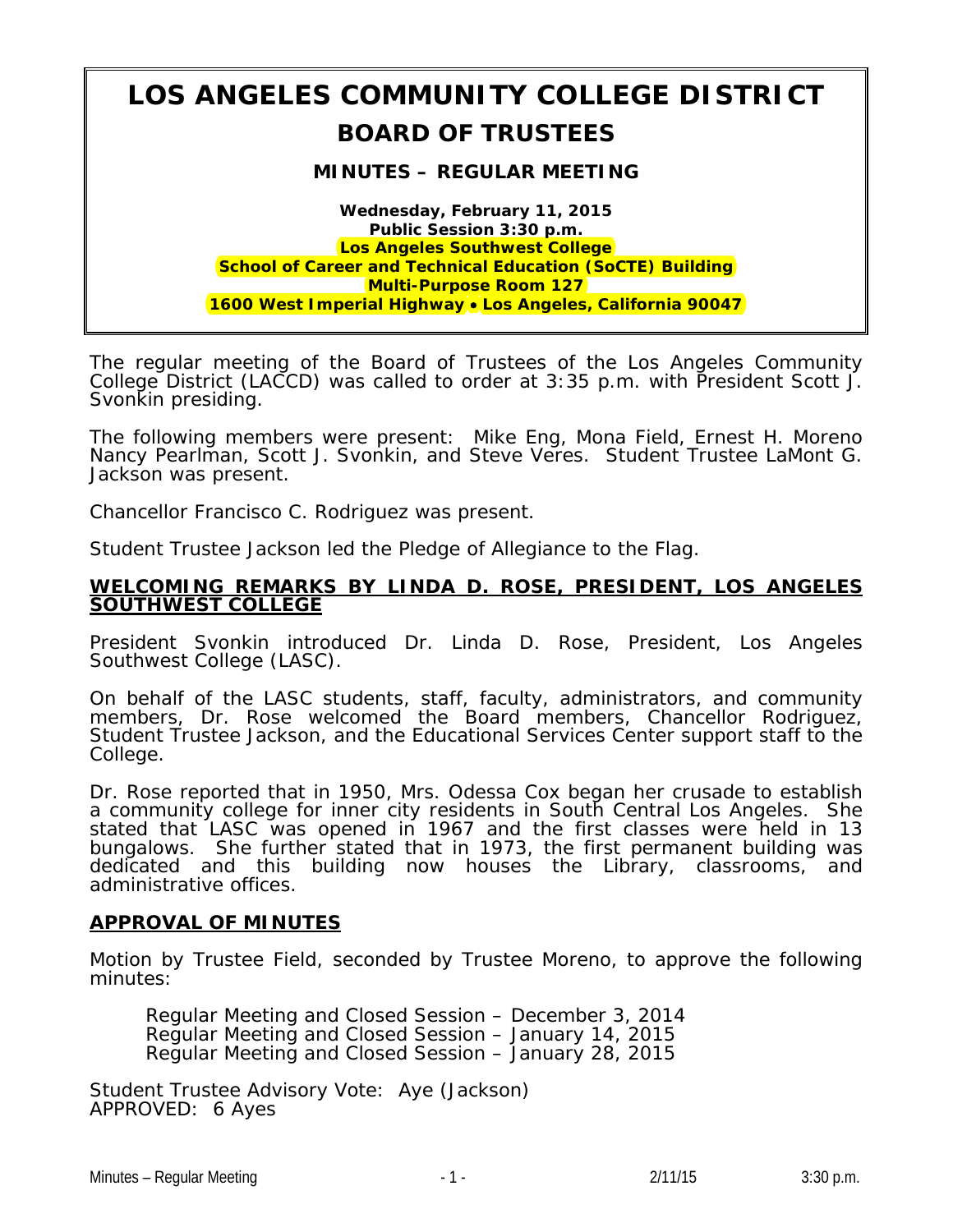#### **REPORTS FROM REPRESENTATIVES OF EMPLOYEE ORGANIZATIONS AT THE RESOURCE TABLE**

The following individual reported from the Resource Table:

Mr. Donald Gauthier, President, District Academic Senate.

### **ANNOUNCEMENTS FROM THE COLLEGE PRESIDENTS**

Ms. Phyllis Braxton, Vice President, Student Services, West Los Angeles College (WLAC), distributed a document entitled "West LA College Spring '15 Welcome Week News." She announced that the WLAC Foundation is spending \$10,000 in small grant opportunities for WLAC students.

Dr. Rose announced that LASC was one of three Los Angeles Community Colleges selected to implement the Working Families Success Network (WFSN) strategy to promote postsecondary completion for students with economic challenges.

Mr. Laurence B. Frank, President, Los Angeles Trade-Technical College (LATTC), announced that LATTC is involved in two major reform strategies—(1) Pathways for Academic, Career, and Transfer Success (PACTS) and (2) Competency Strategy of credit for prior learning. He reported that in 2014, LATTC was one of ten colleges and universities nationwide to be given support to be part of the Council for Adult Experiential Learning. He further announced that earlier in February 2015, LATTC received additional funding to be part of the Competency-Based Education Network (C-BEN). He indicated that LATTC will use this program to assist its student veterans.

Dr. Monte E. Perez, President, Los Angeles Mission College (LAMC), announced that on February 5, 2015, LAMC conducted a graduation ceremony for 32 Los Angeles County Office of Education GAIN recipients, in cooperation with the Los Angeles County Department of Public Social Services. He indicated that these students graduated from the Culinary Arts Certificate Program and received certificates to apply for entry-level jobs.

Dr. Kathleen F. Burke, President, Los Angeles Pierce College (LAPC), announced that Mr. John Schneider, Music Instructor, LAPC, won the 2015 Grammy award for the best classical compendium recording.

Dr. Otto W. K. Lee, President, Los Angeles Harbor College (LAHC), announced that LAHC was also selected to implement the WFSN strategy. He expressed his appreciation to Chancellor Rodriguez for facilitating this opportunity.

Mr. Marvin Martinez, President, East Los Angeles College (ELAC), announced that ELAC was also selected to implement the WFSN strategy. He expressed his appreciation to everyone who attended the recent art exhibition at the Vincent Price Art Museum.

## **PUBLIC AGENDA REQUESTS**

#### **Oral Presentations**

President Svonkin read the cautionary language for speakers and their personal responsibility and, potentially, personal liability for defamatory remarks.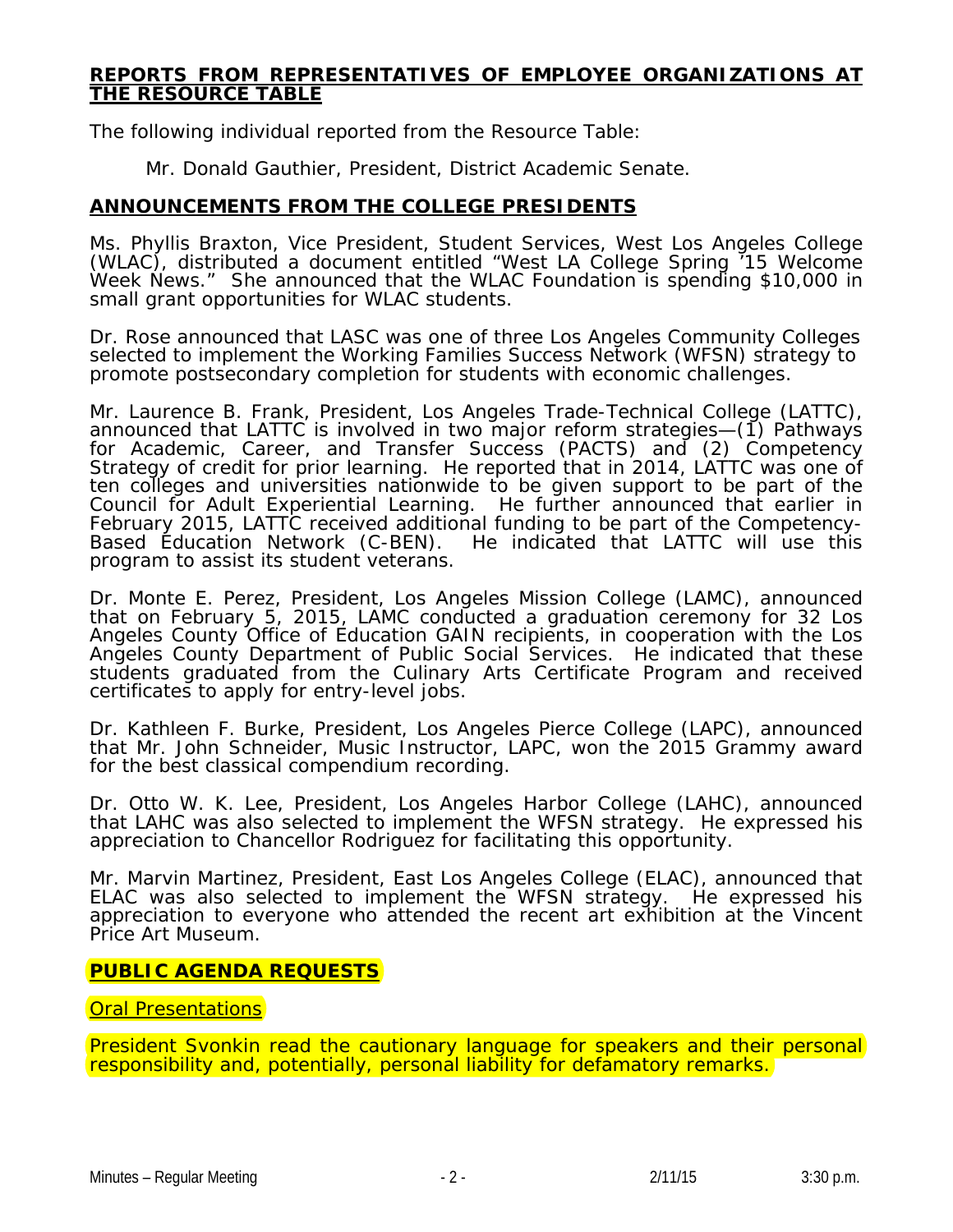Ms. Ebony Smith addressed the Board regarding Child Development classes at LASC being cancelled or being held at times that are inconvenient for the students.

The following individuals addressed the Board regarding the need for funding for various educational programs and facilities at LASC in order to prevent classes from being cancelled:

Mr. Christopher White, Ms. Darlene Hunt, and Mr. Dawood Mustafa Ali.

Mr. Paul Sanusi addressed the Board regarding alleged discrimination against his daughters at LASC.

Mr. Larry Young addressed the Board regarding the need for alternate food sources at West Los Angeles College (WLAC). He also expressed his concern that there is not a Veterans Center at WLAC.

#### Proposed Actions

None.

#### **REQUESTS TO ADDRESS THE BOARD – MULTIPLE AGENDA MATTERS**

None.

#### **REPORTS AND RECOMMENDATIONS FROM THE BOARD**

#### Reports of Standing and Special Committees

Trustee Moreno reported on the Budget & Finance Committee meeting.

#### Proposed Actions

The following action items, considered as a part as if fully set forth hereto and certified copies of which will be on file in the Office of the Board of Trustees, were presented by the Board of Trustees and action taken as indicated.

Com. No. BT1. Resolution – District Classified Employees Retirement

Motion by Trustee Field, seconded by Trustee Moreno, to adopt Com. No. BT1. as follows:

- WHEREAS**,** The classified employees identified below have been employed with the Los Angeles Community College District for many years; and
- WHEREAS, The classified employees have contributed significantly toward providing the highest quality of services to our students and the public on behalf of the Los Angeles Community College District; now, therefore, be it
- RESOLVED, That the Personnel Commission and the Board of Trustees of the Los Angeles Community College District do hereby commend the employees for their contributions and extend best wishes in their retirement.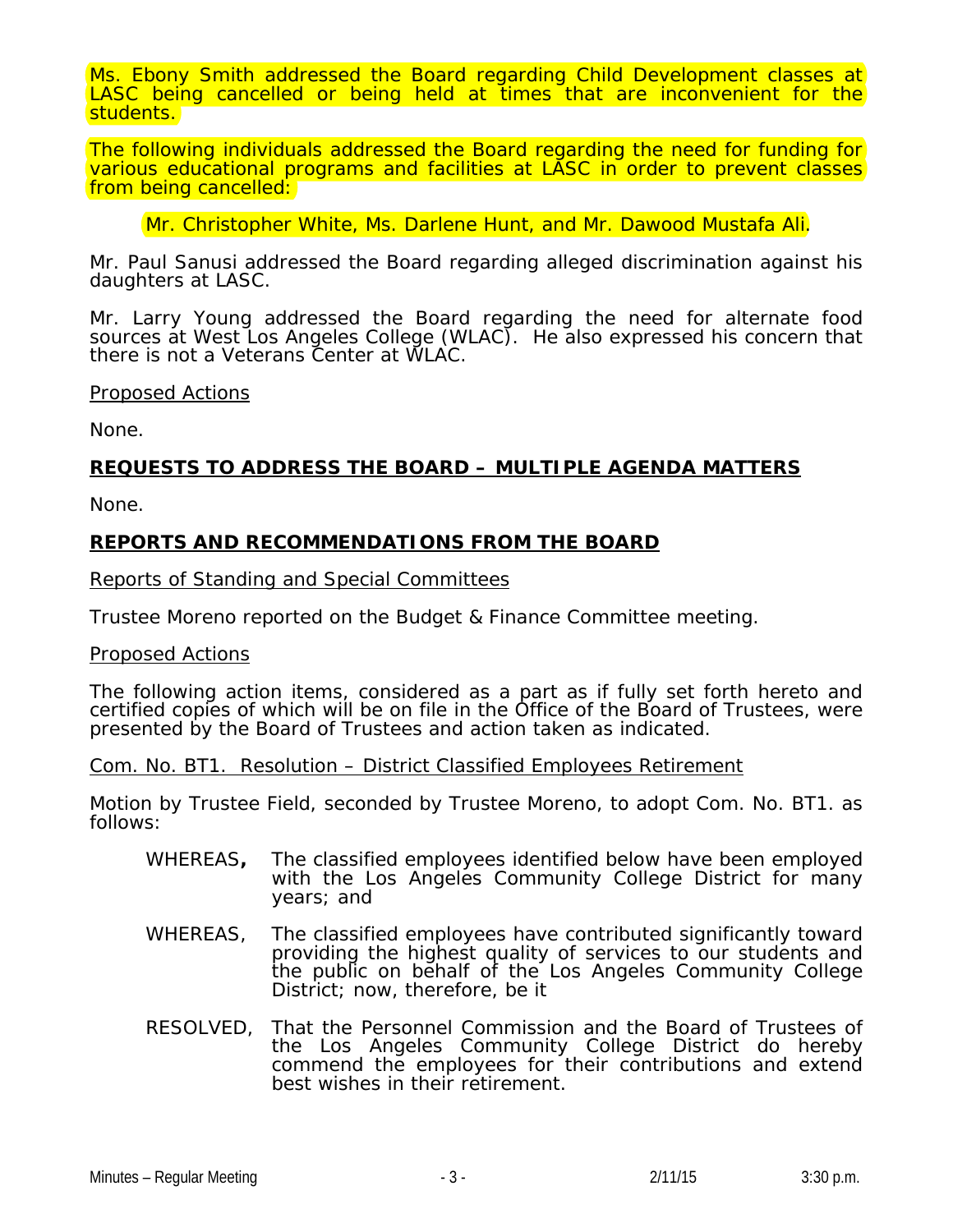## LOS ANGELES COMMUNITY COLLEGE DISTRICT BOARD OF TRUSTEES

## MINUTES - REGULAR MEETING

#### Wednesday, March 11, 2015 Public Session 3:30 p.m. West Los Angeles College Fine Arts Building Auditorium (FA-100) 9000 Overland Avenue . Culver City, California 90230

The regular meeting of the Board of Trustees of the Los Angeles Community College District (LACCD) was called to order at 3:42 p.m. with President Scott J. Svonkin presiding,

The following members were present: Mona Field, Ernest H. Moreno N Pearlman, Scott J. Svonkin, and Steve Veres. Absent: Mike Eng (arrived a p.m.). Student Trustee LaMont G. Jackson was present.

Chancellor Francisco C. Rodriguez was present.

Trustee Peariman led the Pledge of Allegiance to the Flag,

President Svonkin noted that March is National Women's History Month and indicated that. a resolution recognizing this would be presented'at the next regularly scheduled Board meeting.

(Trustee Eng arrived at 3:44 p.m.)

#### WELCOMING REMARKS BY NABIL ABU-GHAZALEH, PRESIDENT. WEST LOS ANGELES COLLEGE

President Svonkin introduced Dr. Nabil Abu-Ghazaleh, President, West Los Angeles College (WLAC).

Dr. Abu-Ghazaleh welcomed everyone to WLAC. He requested that all of the "Westles" in the audience welcome the Board members and Chancellor Rodriguez. He introduced the following individuals from WLAC:

Mr. Robert Sprague, Vice President, Academic Affairs; Ms. Phyllis Braxton, <u>I</u>nterim Vice President, Student Services; Mr. Kenneth President, Administrative Services; Ms. Frances Leonard, Chair of C Council; Dr. Adrienne Foster, Academic Senate President; Ms. Olga Shewfelt, AFT Chapter President; Ms. Jo-Ann Haywood, AFT Staff Chapter Chair; Mr. Matthew McCracken, ASO President; Ms. Aracely Aguiar, I Career and Technical Education; Dr. Celena Alcala, Interim Dean, S Services; Ms. Mary-Jo Apigo, Dean, Teaching and Learning; Dr. Shalamon Duke, Dean, Student Support Services; Mr. Michael Goltermann, Dean, Student Services, Enrollment; Mr. Eric Ichon, Dean, Distance Learning; Mr. Mark Pracher, Dean, Development and Sponsored Programs; and Ms. Rebecca Tillberg, Dean, Research and Planning.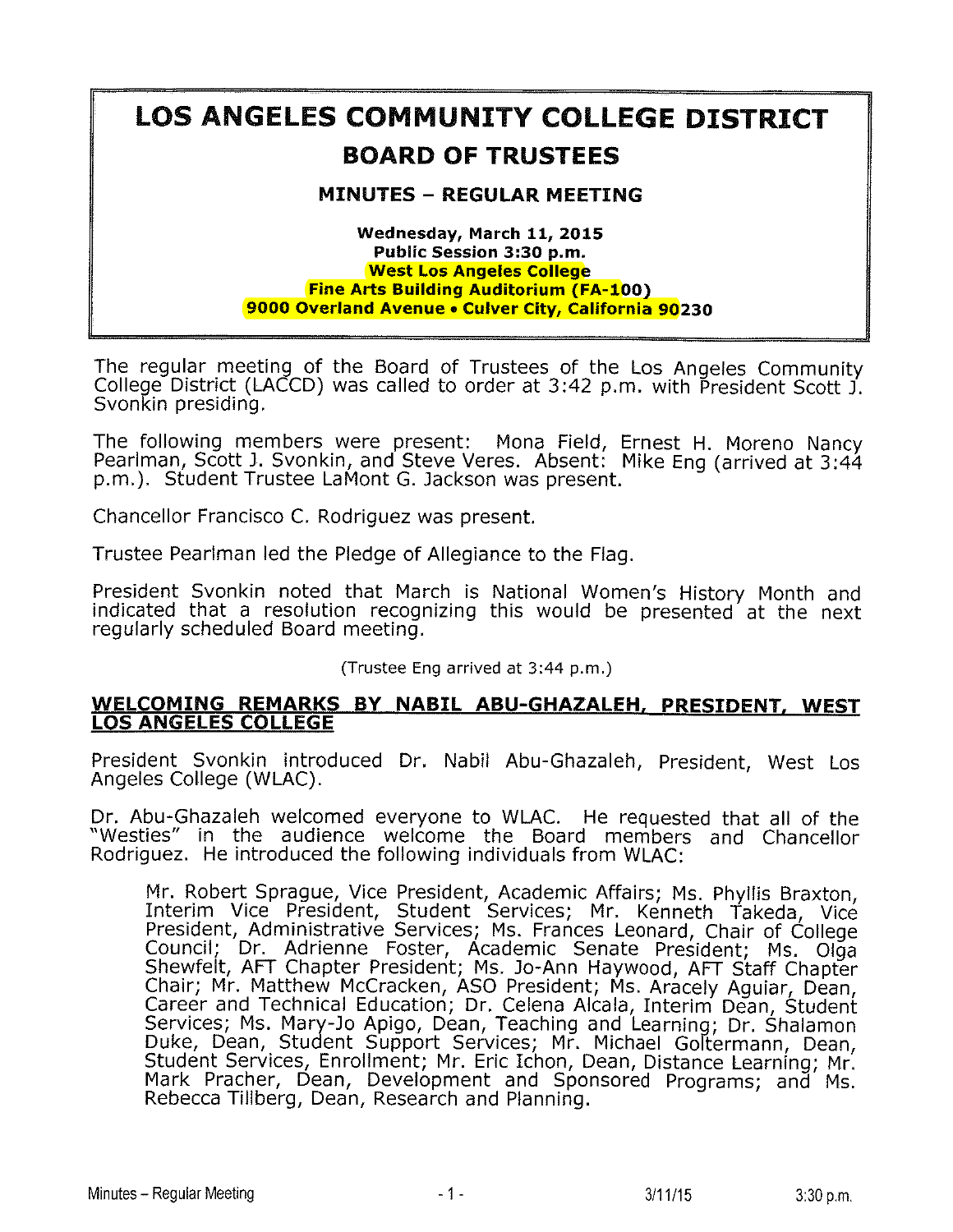Dr. Monte E. Perez, President, Los Angeles Mission College (LAMC), announced that during the morning of March 11, 2015, he represented the LACCD at a "Back" on Track" program event at the Pitchess Detention Center. He indicated that Los Angeles County Sheriff Jim McDonnell was also at this event. He reported that the "Back on Track" program will assist 90 individuals with i education and re-entry services. He stated that the partners inclu Foundation, the LACCD, College of the Canyons, the Los Angeles County<br>Probation Office, the Los Angeles County Sheriff's Department, and a number of nonprofit organizations.

Dr. Erika A. Endrijonas, President, Los Angeles Valley College (LAVC), announced<br>that she has been informed by the Foundation for California Community Colleges that the Internship Program at LAVC has received the Program of the Year Award as well as its employer, Universal Studios.

Dr. Nabil Abu-Ghazaleh, President, West Los Angeles College (WLAC), announced that WLAC and Los Angeles Southwest College (LASC) helped to host the African American Male Education Network and Development (A<sup>2</sup>MEND) Summit that was held from March 4 to 6, 2015 at the Los Angeles Airport (LAX) Westin Hotel. He indicated that WLAC is being considered for a California Community Colleges Chancellor's Office grant to sponsor a conference on campus that extends the work of  $A^2$ MEND to the college campuses and possibly results in the creation of a satellite program at multiple'colleges as an extension of this project.

Dr. Abu-Ghazaleh announced that on Monday, March 16, 2015, he will be traveling to Sacramento to attend the California Community Colleges Board of Goyemors meeting in his role as a member of the Community College League of California (CCLC) CEO Board as well as a representative of the 12 remaining Bachelor Degree Pilot Programs.

President Svonkin welcomed Trustee-elect Mike Fong and Ms. Andra Hoffman, Faculty Member, Glendale College.

#### PUBLIC AGENDA REQUESTS

Oral Presentations

President Svonkin read the cautionary language for speakers and their persona! responsibility and, potentially, personal liability for defamatory remarks.

President Svonkin noted that nine individuals have signed up to speak regarding the same topic. He entertained a motion to allocate two minutes per speaker.

Motion by Trustee Field, seconded by Trustee Moreno, to allocate two minutes per speaker.

Student Trustee Advisory Vote: No (Jackson) APPROVED: 5Ayes\_(Eng, Field, Moreno, Svonkin, Veres) 1 No (Pearlman)

The following individuals addressed the Board regarding the 10100 Jefferson Boulevard and LAX properties with respect to the revenue to WLAC and requested that any discussions and decisions utilize the shared governance process:

Ms. Frances T. Leonard, Mr. Matthew McCracken, Ms. JoAnn Haywood, Ms. Oiga Shewfelt/ and Mr. Kevin Considine.